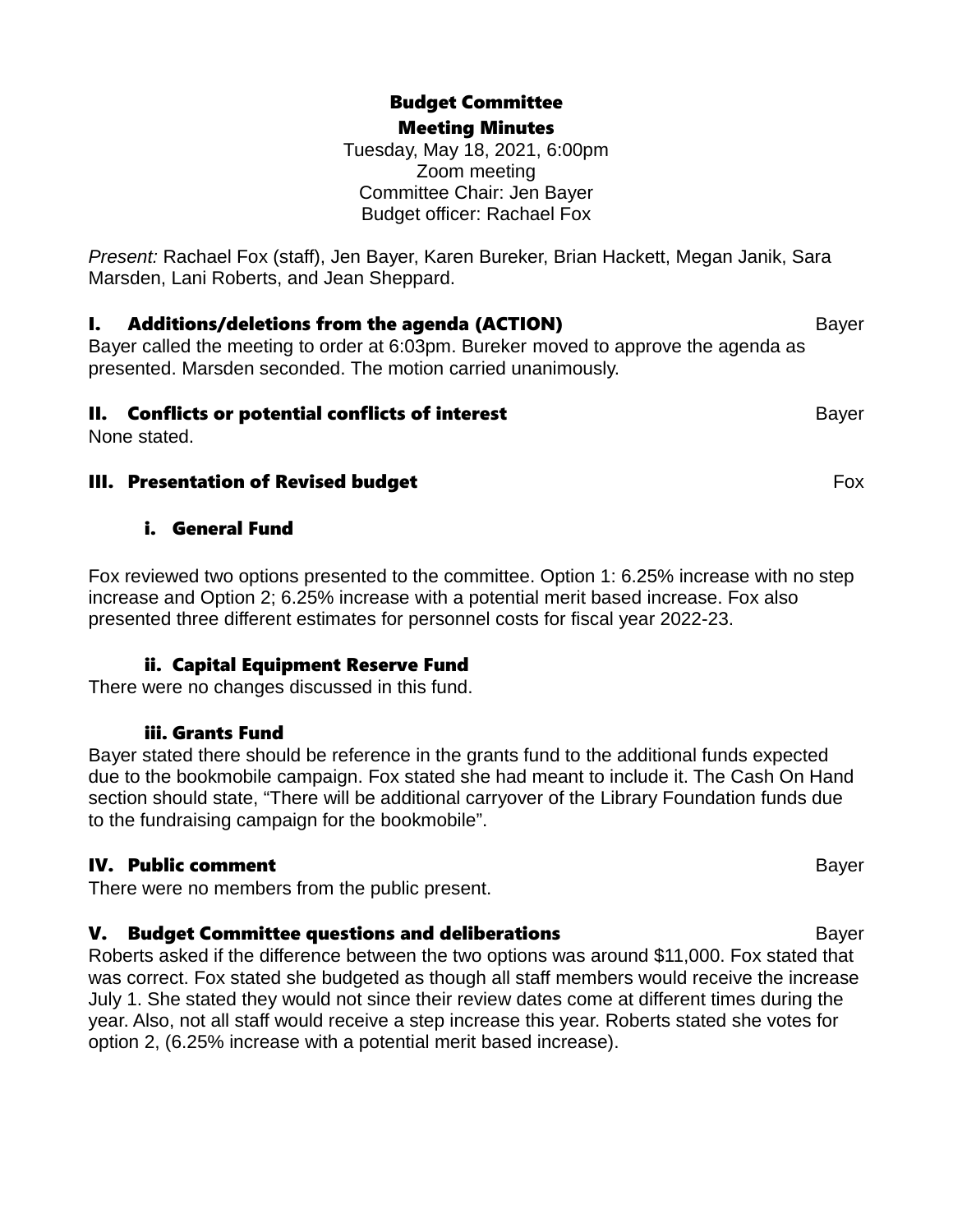Hackett stated he votes for option one, (6.25% increase with no step increase). He stated he was concerned with the statement in the board packet that option 2 would expend \$19,000 more than the estimated revenue. Hackett stated he thought we were past this predicament. Fox stated we have always received more tax revenue than estimated in the amount of (\$23,000-\$40,000) and we should also expect the additional revenue this year. Sheppard stated she was also concerned about this and stated we should include this estimate when planning the budget moving forward to be clear. Fox agreed and stated she would include it. [Notes added by Rachael Fox after the budget meeting on 5/21/21: The Budget Committee discussed at their Tuesday, May 18 meeting, that historically the District always receives more tax revenue than anticipated because the revenue is based upon estimates. FY 2015-16, received +23,666, FY 16-17 +\$17,709, FY 17-18 +26,999, FY 18-19 +23,413, FY 19-20 \$20,065, projected FY 20-21 +41,146. After further discussion, based upon these estimates, the District will not expend more than the anticipated revenue for this fiscal year]. Hackett stated he thinks staff should be compensated fairly but we also need to be fiscally prudent. He stated we could still address the recommendations presented in the salary survey this year and then consider another increase next fiscal year.

Sheppard stated she also votes for option one, (6.25% increase with no step increase). Sheppard stated she would like to see what other government entities in Hood River County pay their staff. She did not think other government entities received an increase similar to our district and wanted to make sure we are aligned. Janik stated the county has been trying to increase wages for the county to compensate their employees.

Bayer stated the county has been unable to increase wages due to revenue issues. Bayer stated we should be celebrating the District has been able to be fiscally responsible and is now able to increase the salaries for their employees to fairly compensate the library staff. Bayer states Fox works really hard at her job and has been conservative with funds which has allowed the District to save the funds needed for capital projects and now pay staff a higher wage which they all deserve because all the library staff work really hard.

Fox stated historically the wage was set low at the start of the District because there were limited funds. There has not been a compensation analysis done over the past twelve years.

Sheppard states it's important to have talking points when discussing the reason for the increase with patrons in our community. The committee could let our community know the increase was made based upon a salary survey analysis which showed the compensation was below the recommended salary for all staff members. Fox added this was the first analysis conducted in the past twelve years. Bayer added the District has been fiscally prudent and has been able to save funds for capital projects and now fairly compensate staff for their wages.

The board voted to decide to chose option 1 or option 2.

- Bayer voted for option 2.
- Hackett voted for option 1.
- Sheppard voted for option 1.
- Janik voted for option 1.